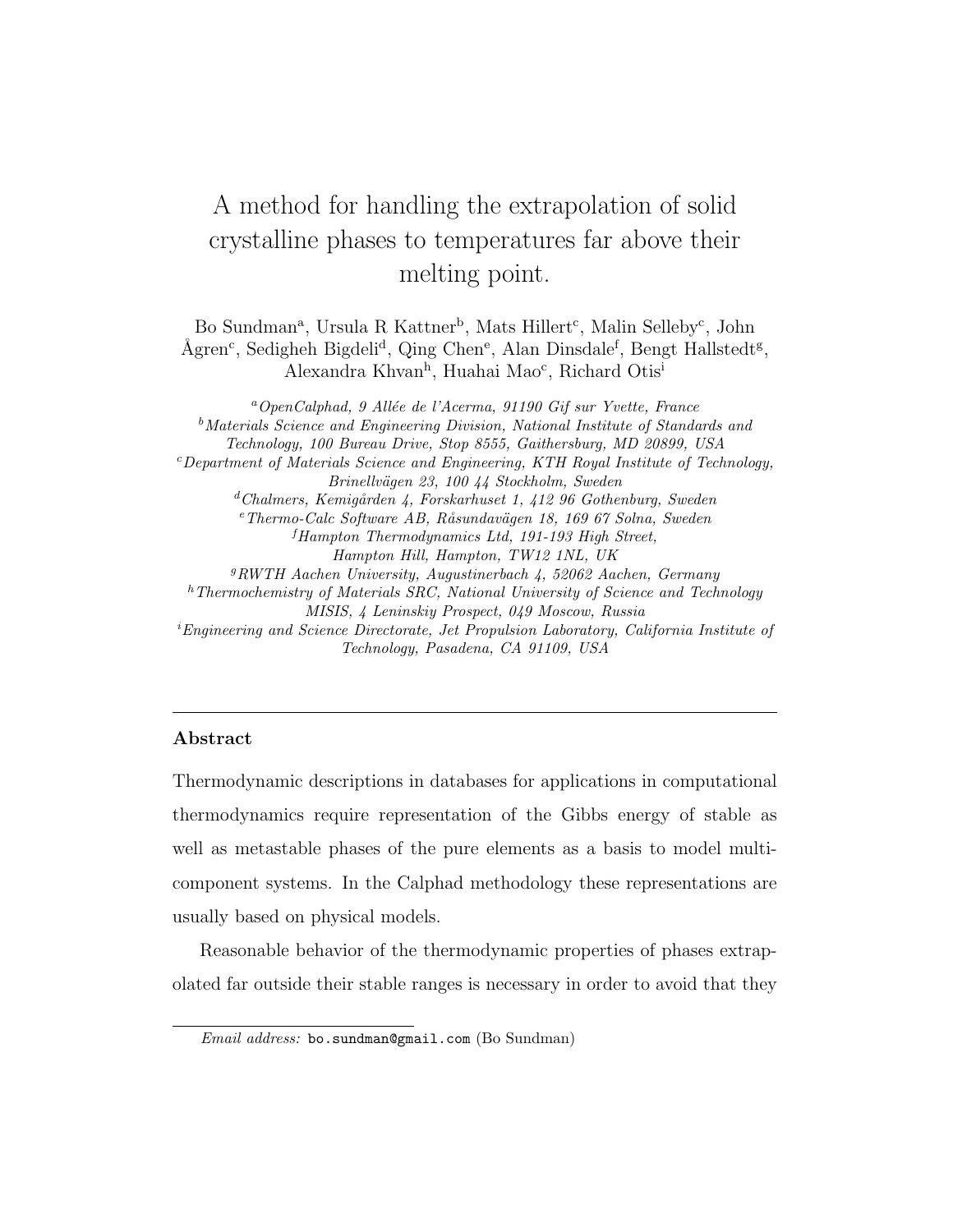become stable just because these properties extrapolate badly. This paper proposes a method to prevent crystalline solid phases in multi-component systems to become stable again when extrapolated to temperatures far above their melting temperature.

#### Keywords:

Computational Thermodynamics, Calphad, Entropy, Models, Metastable extrapolation

#### 1. Introduction

The Calphad (CALculation of PHAse Diagrams) method has its strength in the description of multi-component multi-phase systems producing realistic phase diagrams and thermodynamic data. To deliver acceptable results the descriptions of the Gibbs energy functions of most phases must cover the entire composition and temperature space of a system also for regions where the phases are not stable. Many models use polynomials depending on the temperature, pressure and phase composition and this may lead to nonphysical values when extrapolated.

In particular, for most elements in their stable crystalline phase, the heat capacity increases, sometimes steeply, as the temperature approaches the melting temperature. This "pre-melting" phenomenon has several reasons, such as increasing quasi-harmonic vibrations, electronic excitations and amount of thermal vacancies [1]. The resulting heat capacities,  $C_P$ , at the melting temperature will often be much larger than the Dulong-Petit value of  $3R$  where R is the universal gas constant.

When the Scientific Group Thermodata Europe (SGTE) assessed the  $C_P$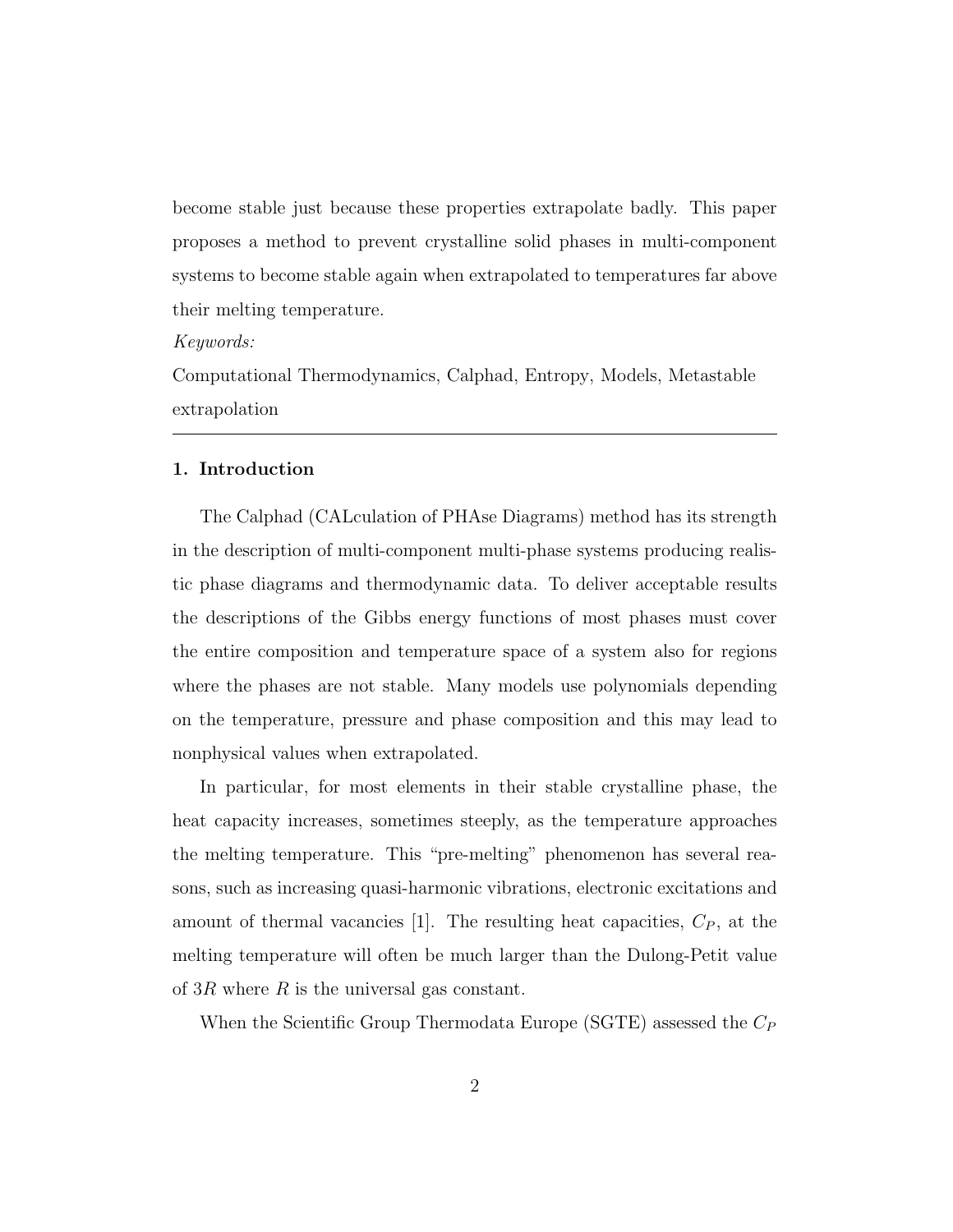information for the purpose of constructing a thermodynamic database for the elements [2] they were well aware of the fact that an extrapolation to higher temperatures of the heat capacities of the solid phases, fitted to their stable range, would make the solid phase stable again. As a simple solution to avoid this and to have a continuous heat capacity they introduced a break point in the solid heat capacity at the melting temperature. Above this temperature the heat capacity of the metastable solid was modeled with an expression which started from the assessed value at the melting temperature of the solid and is then forced to approach the  $C_P$  of the liquid at high temperature as shown in Fig.  $1(a)$ . This prevented the solid from reappearing at high temperature but the complete  $C_P$  curve for Al its face centered cubic (fcc) structure was left with a kink at the melting point of Al as shown in Fig. 1(a). The same type of kink was introduced in the functions of most pure elements and, because many compounds have their heat capacities estimated using the Kopp-Neumann rule [3, 4], such kinks are inherited in many compounds or solution phases when this phase is stable above the melting temperature of one or more of its constitutional elements.

As an example how the kink in the heat capacity for a pure element can be inherited consider the assessment of the phase diagram for Al-Mn in Fig.  $2(a)$ and the heat capacity of two intermediate phases plotted in Fig. 2(b). Both phases have a kink at the melting temperature of Al and for a stoichiometric compound like Al4Mn the heat capacity can be refitted using experimental data but for a solution phase like  $Al_8Mn_5$  it is necessary to remove the kink already in the description of the pure element.

When the  $C_P$  expression for the stable fcc Al phase, as fitted by SGTE, is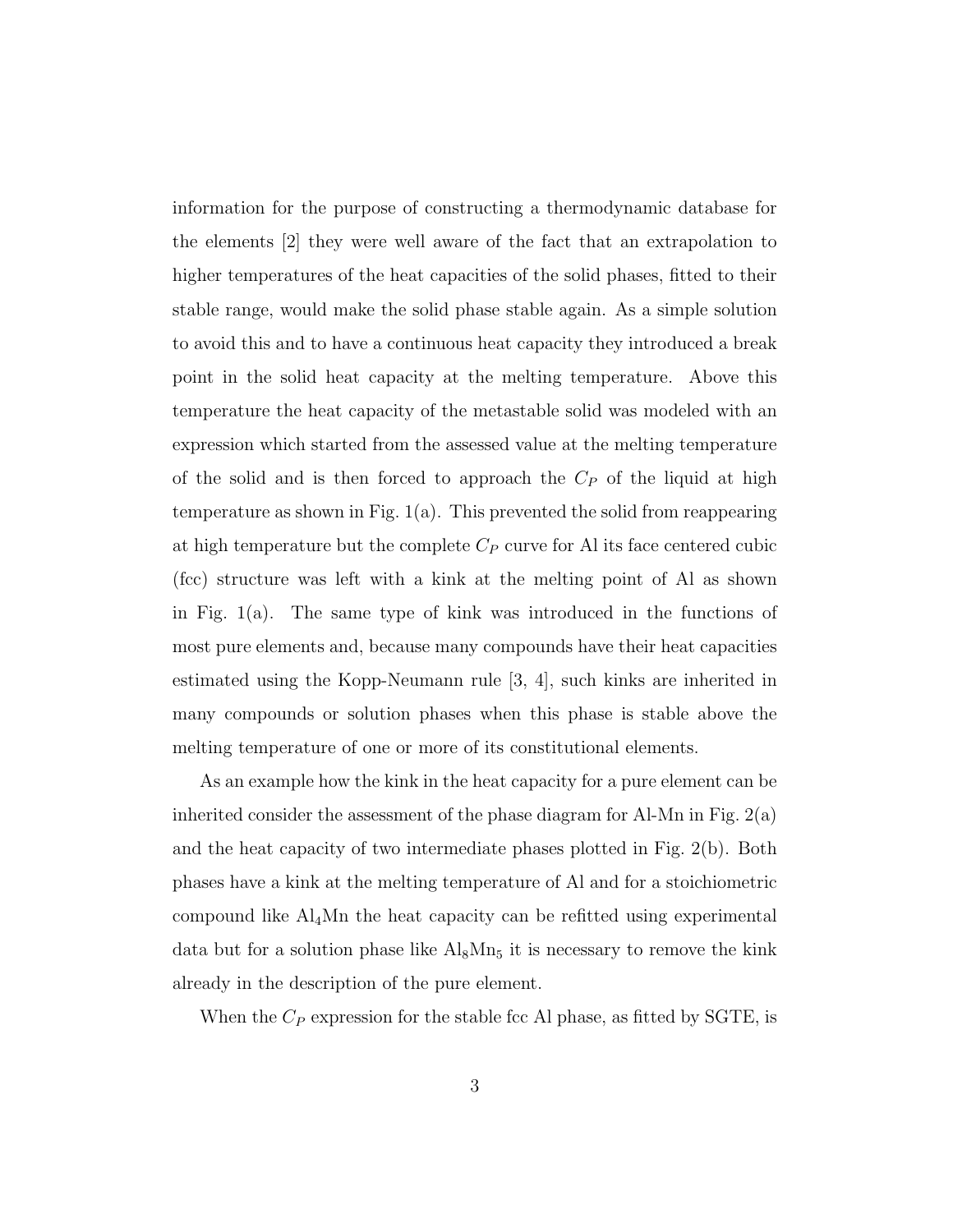

Figure 1: (a) Calculated  $C_P$  for pure fcc and liquid Al extrapolated according to the SGTE unary database [2]. (b) A curve has been added extrapolating the  $C_P$  fitted to the stable fcc without the break point. (c) The entropy curves for the liquid and the fcc with and without the break point. (d) The difference of the Gibbs energy for the fcc without the break point and the liquid.

extrapolated beyond the melting temperature to high temperatures, the  $C_P$ curve shown in Fig. 1(b) extends to very high values. The  $C_P$  of liquid Al was assumed constant by SGTE but larger than 3R, a value recommended for most liquid metals [6, 7] at high temperature when experimental data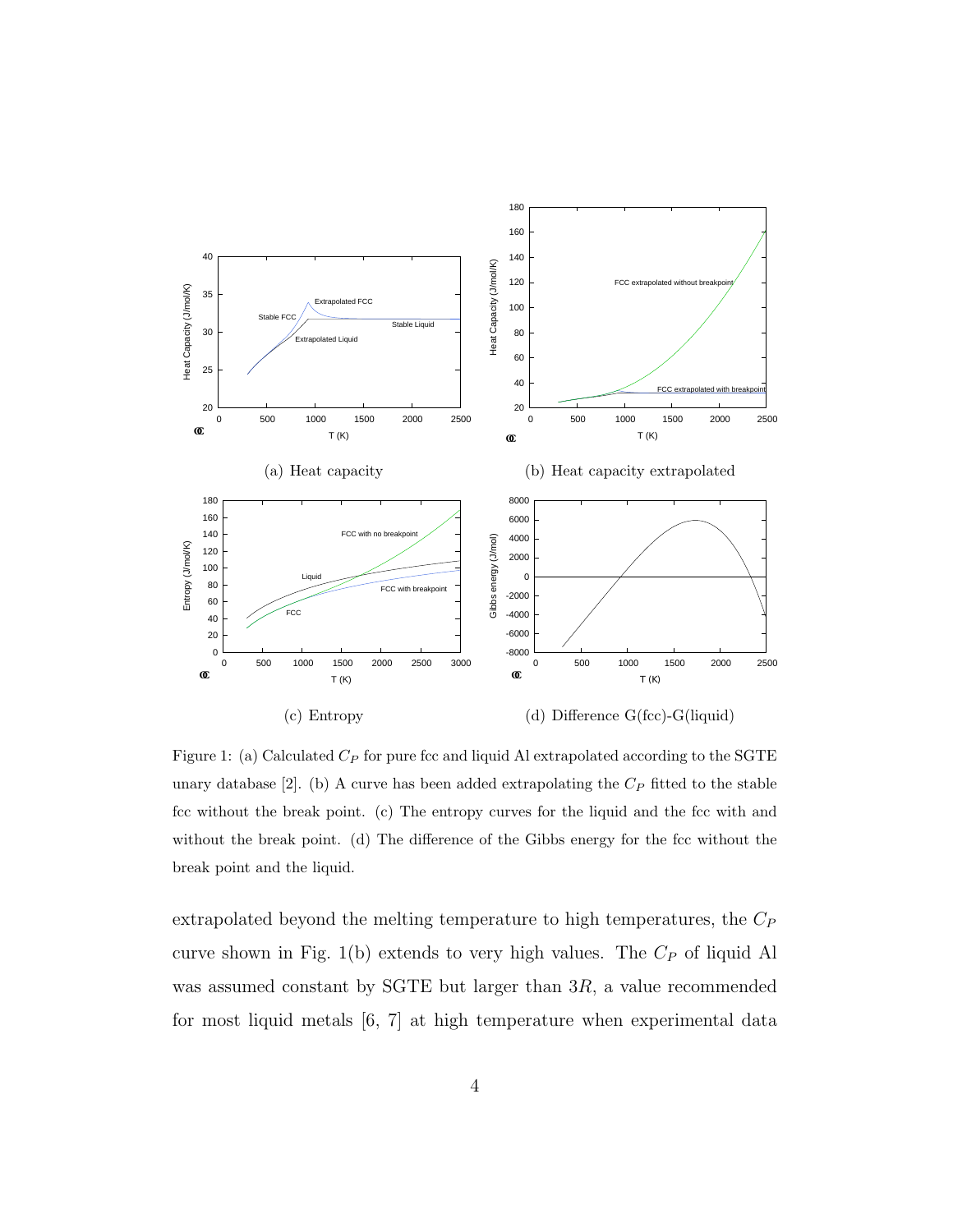

(a) Al-Mn phase diagram

(b) Heat capacity for two of the intermediate phases in their range of stability.

Figure 2: (a) The phase diagram for Al-Mn as assessed by [5] with several intermetallic phases. The heat capacities for two of them,  $\text{Al}_4\text{Mn}$  and  $\text{Al}_8\text{Mn}_5$  are plotted in (b). For the  $\text{Al}_8\text{Mn}_5$  the composition was selected to be 40 % Mn per mole. Both heat capacities have a kink at the melting temperature of pure Al.

is missing. In Fig.  $1(c)$  the corresponding entropy curves for liquid and fcc with and without break point are plotted, the latter intersects with the liquid curve around 1600 K where  $S_m^{\text{fcc}} = S_m^{\text{liq}}$ . This has as consequence that at this temperature the Gibbs energy difference between the fcc and liquid phases has a maximum and starts to decrease as shown in Fig. 1(d), and eventually the fcc phase is predicted to become stable again around 2300 K.

It is contrary to experience that a solid phase, with any composition, can reappear at temperatures far above its melting point. It is evident that the prediction of a solid stable at high temperature is caused by the high  $C_P$ values in the extrapolated part of the  $C_P$  function for the solid fcc phase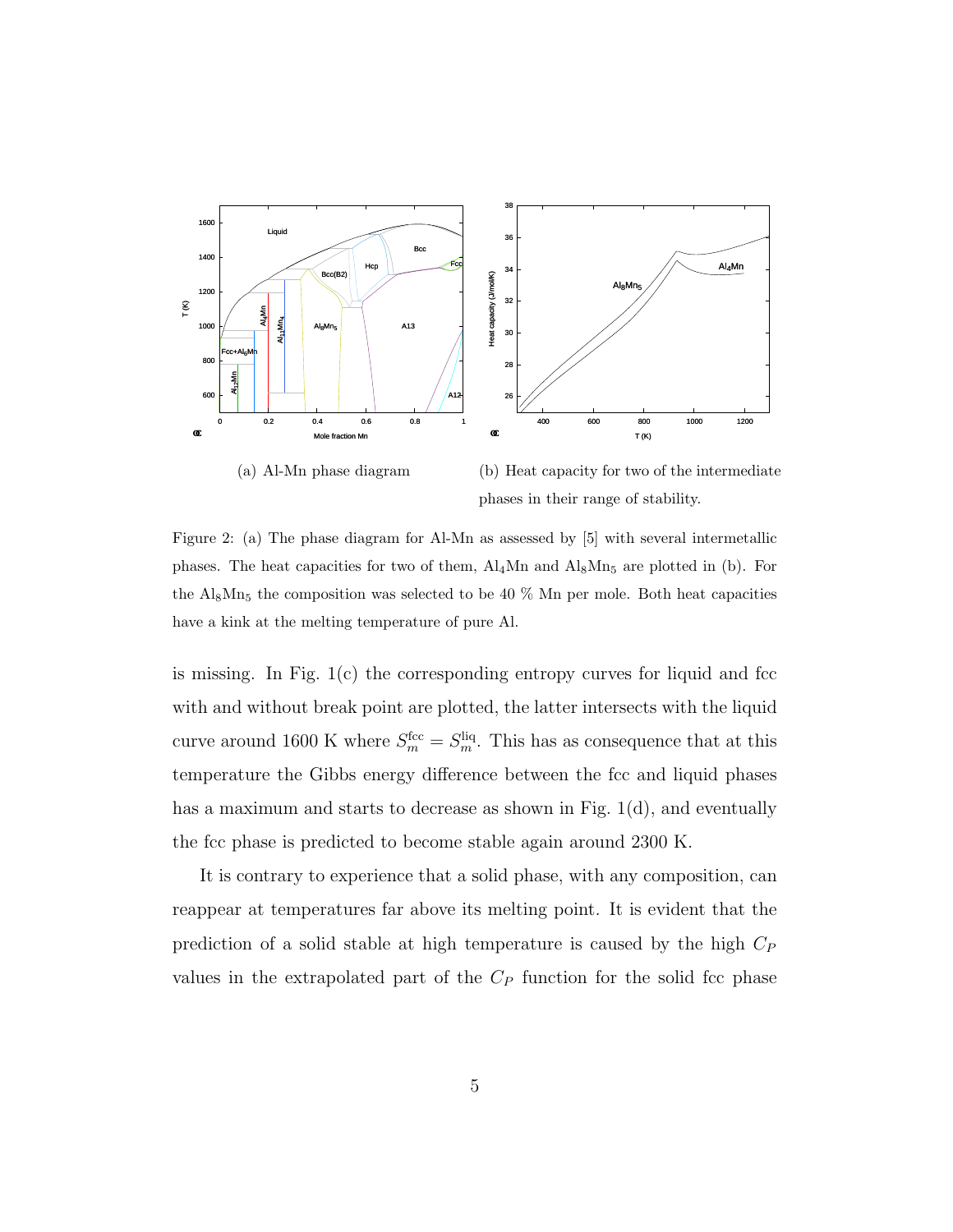without break point because:

$$
\left(\frac{\partial (S_m^{\text{fcc}} - S_m^{\text{liq}})}{\partial T}\right)_{P,N_i} = \frac{C_P^{\text{fcc}} - C_P^{\text{liq}}}{T} \tag{1}
$$

$$
\left(\frac{\partial (G_m^{\text{fcc}} - G_m^{\text{liq}})}{\partial T}\right)_{P,N_i} = -(S_m^{\text{fcc}} - S_m^{\text{liq}}) \tag{2}
$$

At the 2013 Ringberg workshop Palumbo et al. [8] discussed several options for removing the kink in  $C_P$  to get a smooth transition of the Gibbs energy expression at the melting point for the solid phases. But they could not propose any model.

# 2. A new method to avoid kinks and reappearing solid phase

The method proposed in this paper is based on the observation that in all systems at equilibrium at sufficiently high temperature no solid phases are stable. From this one can conclude that the liquid must always have a higher entropy than any stable solid phase, independently of the composition of the phase. Thus a solid phase with higher entropy than the liquid at the same temperature should not be allowed to become stable but should be removed from an equilibrium calculation. As illustrated by Fig.  $1(d)$ , the Gibbs energy for the solid cannot become lower than the liquid Gibbs energy without first having a point of maximum difference and that is also a point of equal entropies. The entropies of the solid and liquid phases are available during the equilibrium calculation and an equal-entropy criterion, EEC, thus can be tested by the software at each calculation and a solid phase with higher entropy than the liquid can be removed without any loss of time. This criterion is formally identical to the prediction of an entropy catastrophe [9, 10] but is fundamentally different because it is not based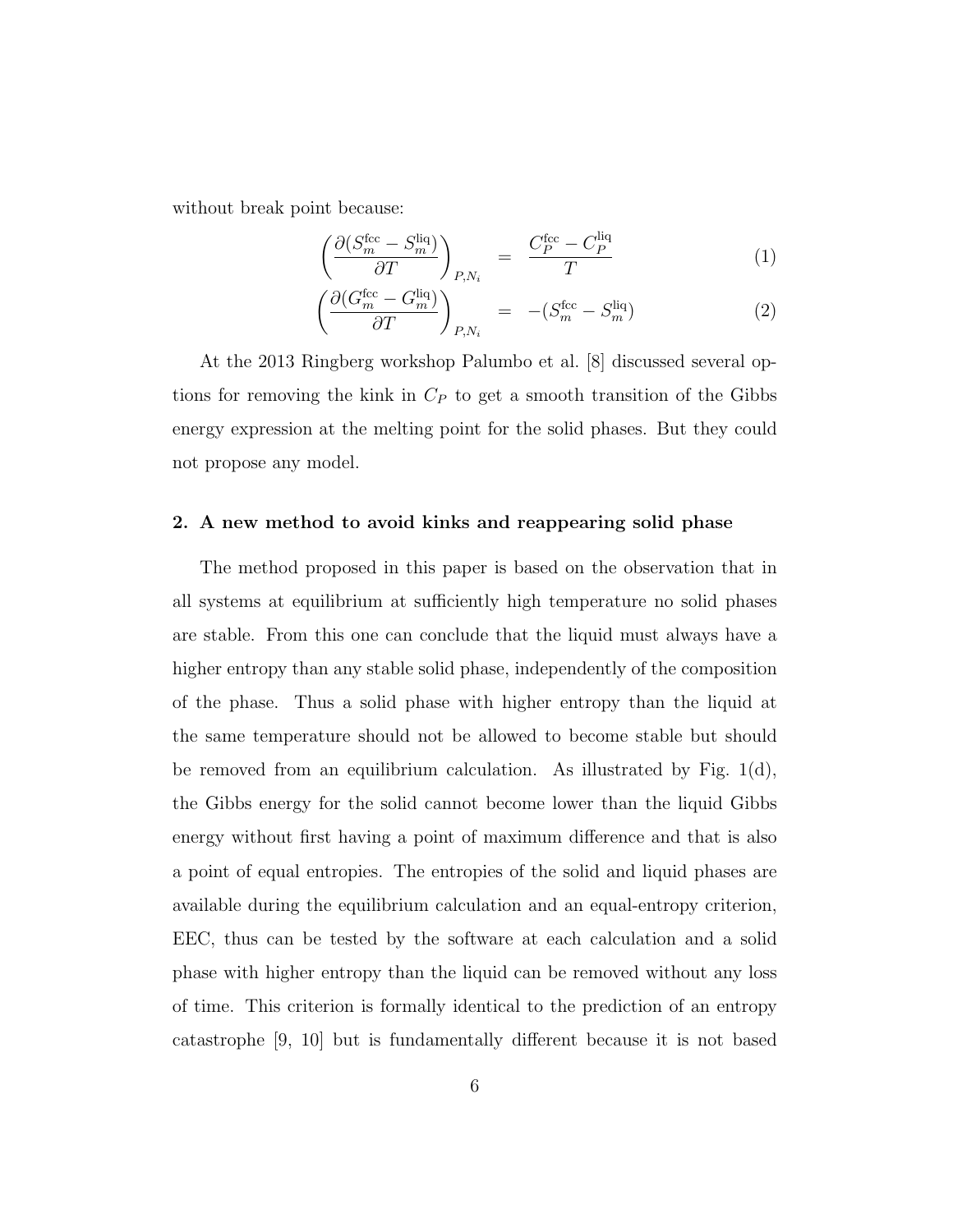on a physical model that could possibly predict an instability. The Gibbs energy expression for the solid is just a mathematical model and the EEC simply reveals when the model makes an incorrect extrapolation. Any solid phase  $\alpha$  for which  $S^{\alpha}/S^{liquid} \geq 1$  must be removed and not allowed to be stable and the temperature for  $S^{\alpha}/S^{\text{liquid}} = 1$  will be called the equal entropy temperature, EET.

In the next section it will be shown how the EEC can be applied to a multicomponent system when the solids are metastable and have compositions different from the liquid.

#### 2.1. The EEC applied to a multi-component system

To gain some confidence in the EEC we present in Fig. 3(a) a calculated phase fraction diagram between 500 and 2500 K for an Al-B-C-Cr-Al-Cu-Li-Mn-Si-Sn-V alloy with the major elements 42% Cr and 40% V per mole. The COST 507 database [11] was used for the calculation. This database has 120 phases for this system of which 8 solid phases are predicted to be stable in this alloy. In Fig. 3(b) the molar entropies of the solid and liquid phases are plotted as solid lines in their stable temperature ranges. For the fcc and bcc phases the calculated molar entropy (at the composition closest to becoming stable for each phase, see section 2.4) are plotted with x and dot symbols also in the temperature range where they are metastable. The general expectation, that the liquid should always have higher molar entropy than any of the stable solid phases in the equilibrium, is confirmed, even if the compositions of the phases are very different as shown in Figs.  $3(c)$ - $3(e)$ .

The COST database uses the SGTE unary data and Fig. 3(a) was calculated keeping the break points at the melting temperatures of the pure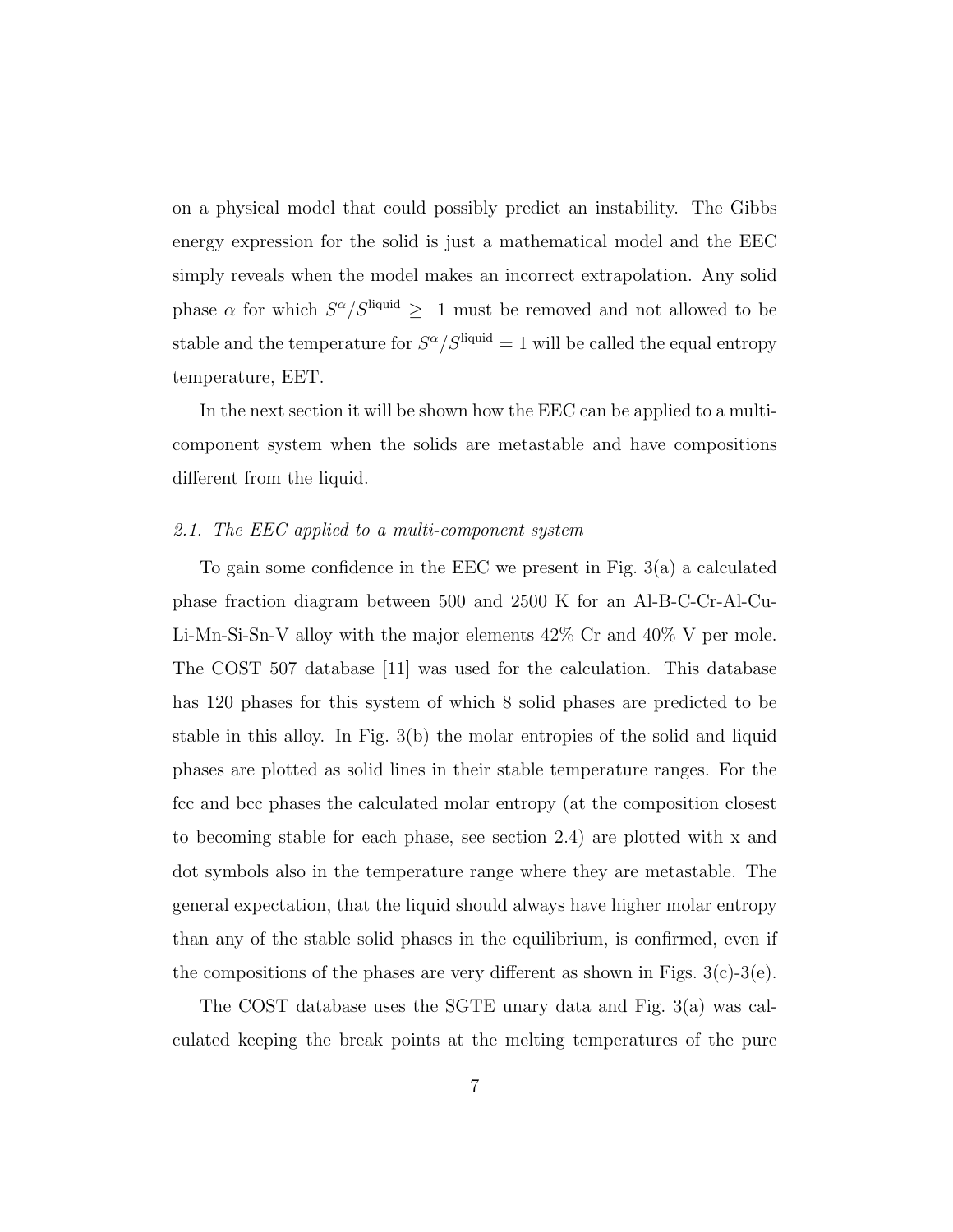

(c) Composition of liquid (d) Composition of bcc (e) Composition of fcc

Figure 3: Calculations for varying temperature of an 11-component alloy showing the amount of the phases, their entropy and the composition of liquid, bcc and fcc phases in their range of stability. The entropies of the metastable fcc and bcc in (b) are always lower than the entropy of the liquid because at high temperature they have the same heat capacity as the liquid. See the text for more details.

elements. The effect of extrapolation to higher temperatures without these break points is illustrated by the phase fraction diagram in Fig.  $4(a)$  where the bcc phase appears with a stable amount above the liquid phase field at temperatures above 4000 K. This is evidently incorrect and must be due to the extrapolation of the Gibbs energy being seriously bad for the metastable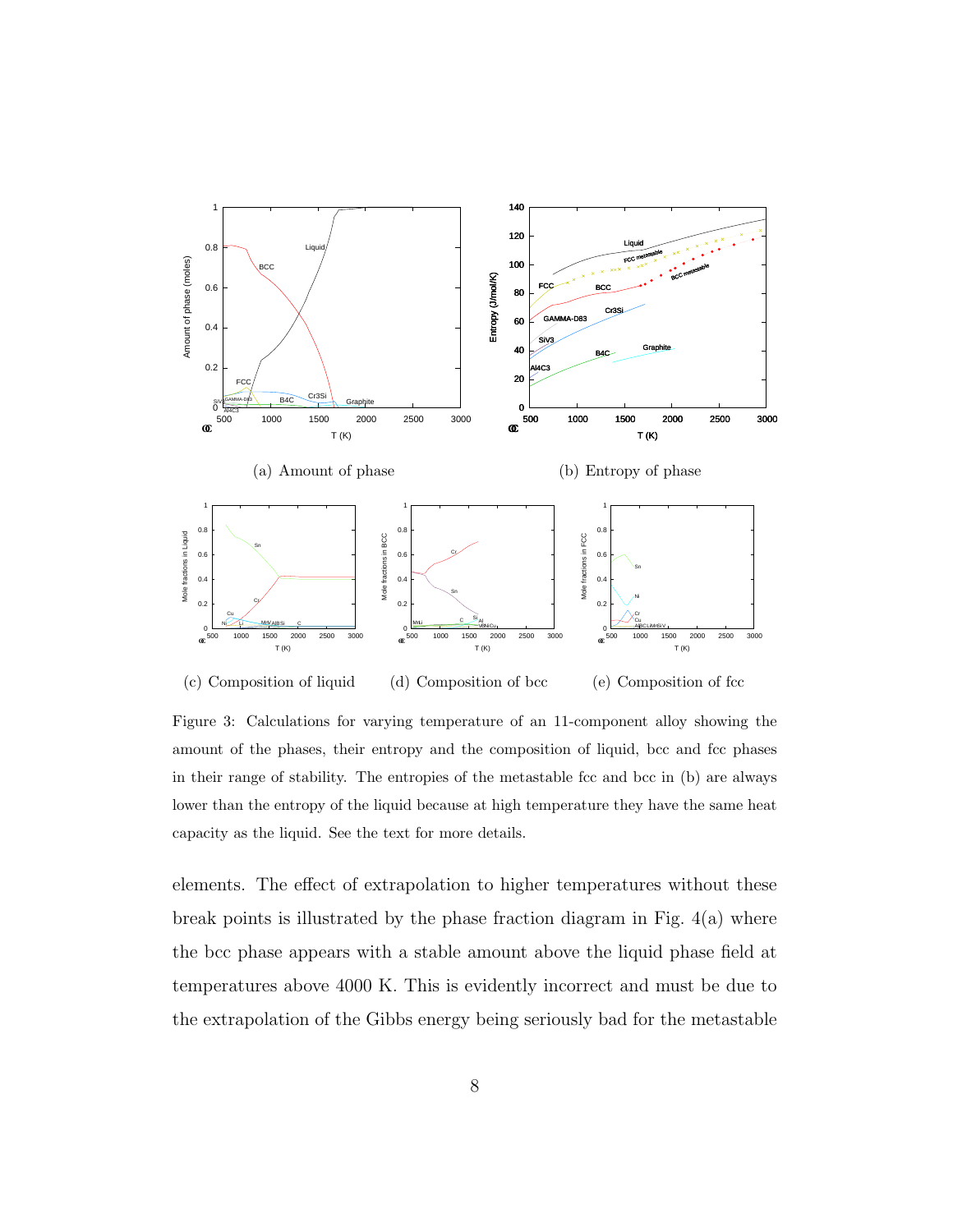bcc. The result should thus be neglected and as bcc is stable at low temperature an automatic procedure related to some property of the bcc phase is needed. The EEC seems to serve well in this role because Fig. 4(b) confirms that the bcc phase now has higher molar entropy than the liquid when it becomes stable and thus violates the EEC. The lines marked with x and dots are the entropies of the metastable extrapolation of bcc and fcc, respectively, as in Fig. 3(b). The removal of the break points has significantly increased the entropies already at 3000 K for fcc and bcc and long before the bcc becomes stable its entropy is higher than the liquid. With an automatic test for the EEC it would be safe to use the database without any break points.



Figure 4: (a) Effect of removing the break point for the descriptions of the pure elements, the bcc phase reappears below 4000 K. (b) Entropy curves for the phases in their stable ranges and for the bcc and fcc also in their metastable ranges, drawn with dots and x, respectively. Note the sharp increase of the entropy for fcc and bcc at high temperature. In (c) the EEC has removed the phases with an entropy higher than the liquid.

Using the EEC will remove any phase with an entropy higher than the liquid as shown in Fig.  $4(c)$  and thus prevent the bcc or fcc from becoming stable at high temperature and we obtain the same phase fractions as in Fig. 3(a).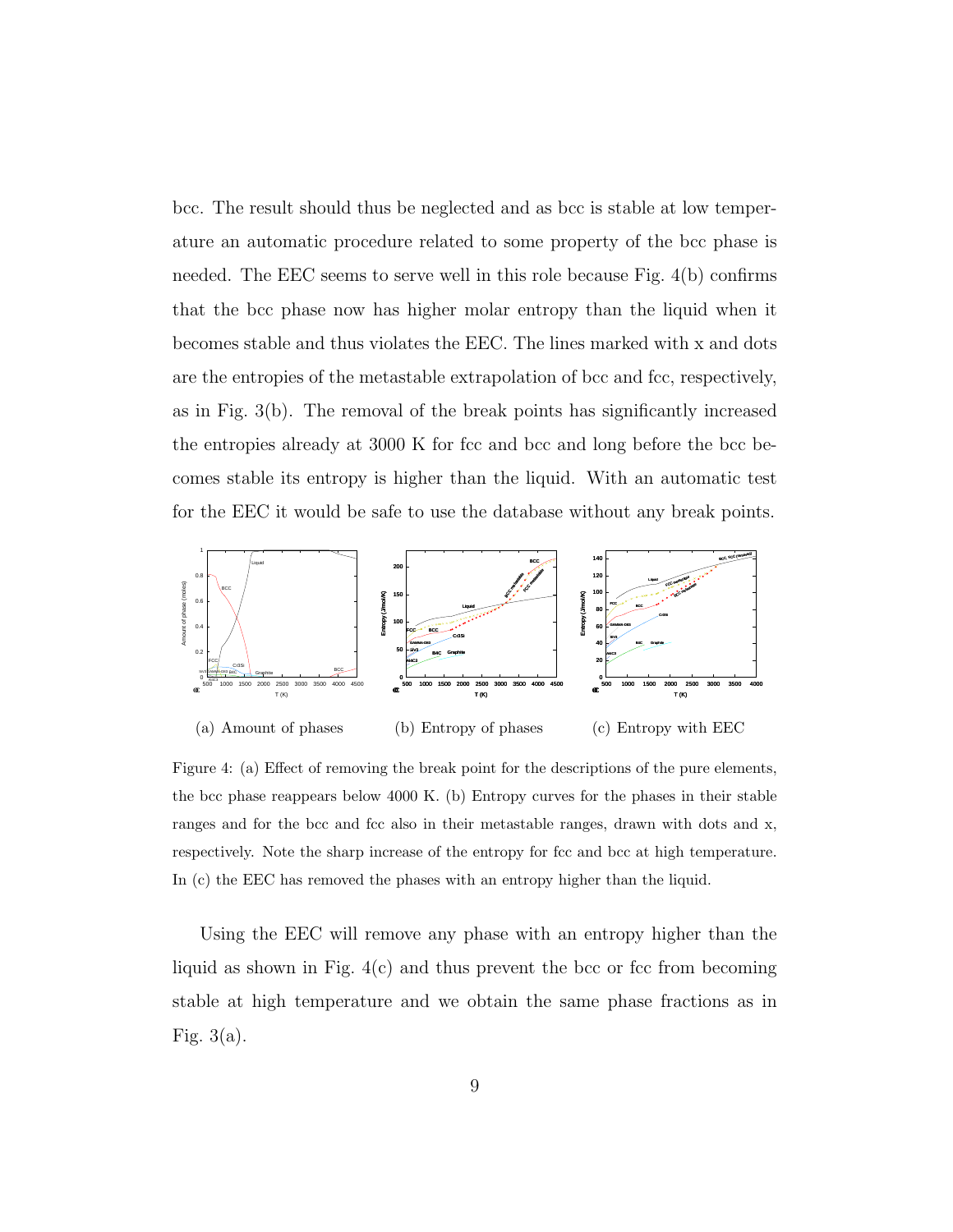The entropy plotted for the extrapolated metastable fcc and bcc phases in Figs.  $3(b)$ ,  $4(b)$  and  $4(c)$  are for the compositions that are closest to becoming stable, because these are the compositions the computer software will track for all metastable phases as explained in section 2.4. Any metastable phase with an entropy higher than that of the liquid at its calculated composition will be removed according to the EEC. This means the EEC will compare the entropy of solids with different compositions with the entropy of the stable liquid at the same temperature. It is the software, calculating the equilibrium, that must remove phases not satisfying the EEC.

#### 2.2. The EEC applied to the binary Al-Cr

As an example how the EEC can work in a binary system the Al-Cr system was selected because the melting temperatures of Al and Cr differ more than 1000 K. In Fig. 5(a) the phase diagram for Al-Cr has been calculated from the SGTE 1991 unary database without the break points for solid phases at the melting temperatures for Al and Cr. The phases were treated as ideal solutions and all intermetallics ignored and the EEC was not applied. The bcc phase for Al is assumed to have the same  $C_P$  as fcc and in combination with a lattice stability:  $G_{\text{Al}}^{\text{bcc}} = G_{\text{Al}}^{\text{fcc}} + 10083 - 4.813 T$ , the bcc becomes stable at high temperature across the whole composition range.

In Fig. 5(b) the diagram has been calculated with the same parameters and applying the EEC. The lines with symbols represents how the EET for fcc and bcc varies with the liquid composition across the system. Above these lines the EEC will remove the bcc and fcc phases and the liquid remains the only stable phase at higher temperatures. Both diagrams in Fig. 5 have been calculated using the heat capacity of the metastable fcc Al shown in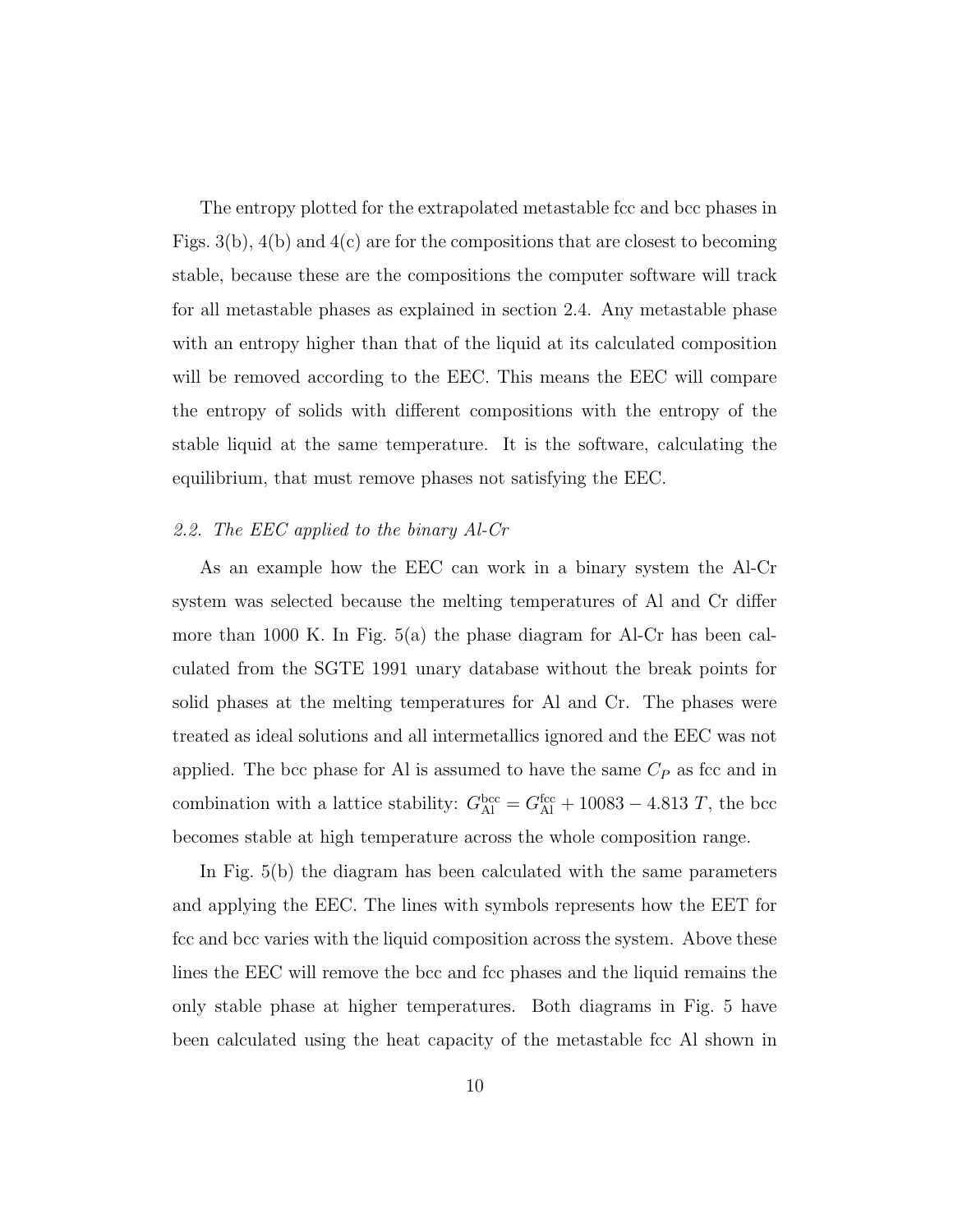

(a) Al-Cr no break points, no EEC

(b) Al-Cr no break points with EEC

Figure 5: (a) The Al-Cr phase diagram without break points for pure Al and Cr and without the EEC. (b) The same diagram calculated with the EEC and with the EET for fcc  $(+)$  and bcc  $(*)$  plotted inside the liquid range.

Fig. 1(b). This is certainly an extreme extrapolation and may cause other problems but it is possible to obtain a more reasonable extrapolated heat capacity for pure Al without creating any kinks when the EEC can prevent the solid to reappear at high temperatures.

#### 2.3. The EEC applied to the properties of compounds and solutions

Compounds with an independently assessed heat capacity expression always have a melting temperature that was fitted and above this the EEC will prevent the compound from becoming stable again if its heat capacity extrapolates badly.

Entropy contributions from temperature dependent excess parameters should normally have similar magnitudes in both solid and liquid phases and thus should not be any problem. However, if such problems should occur a careful check of the assessment for the model parameters will solve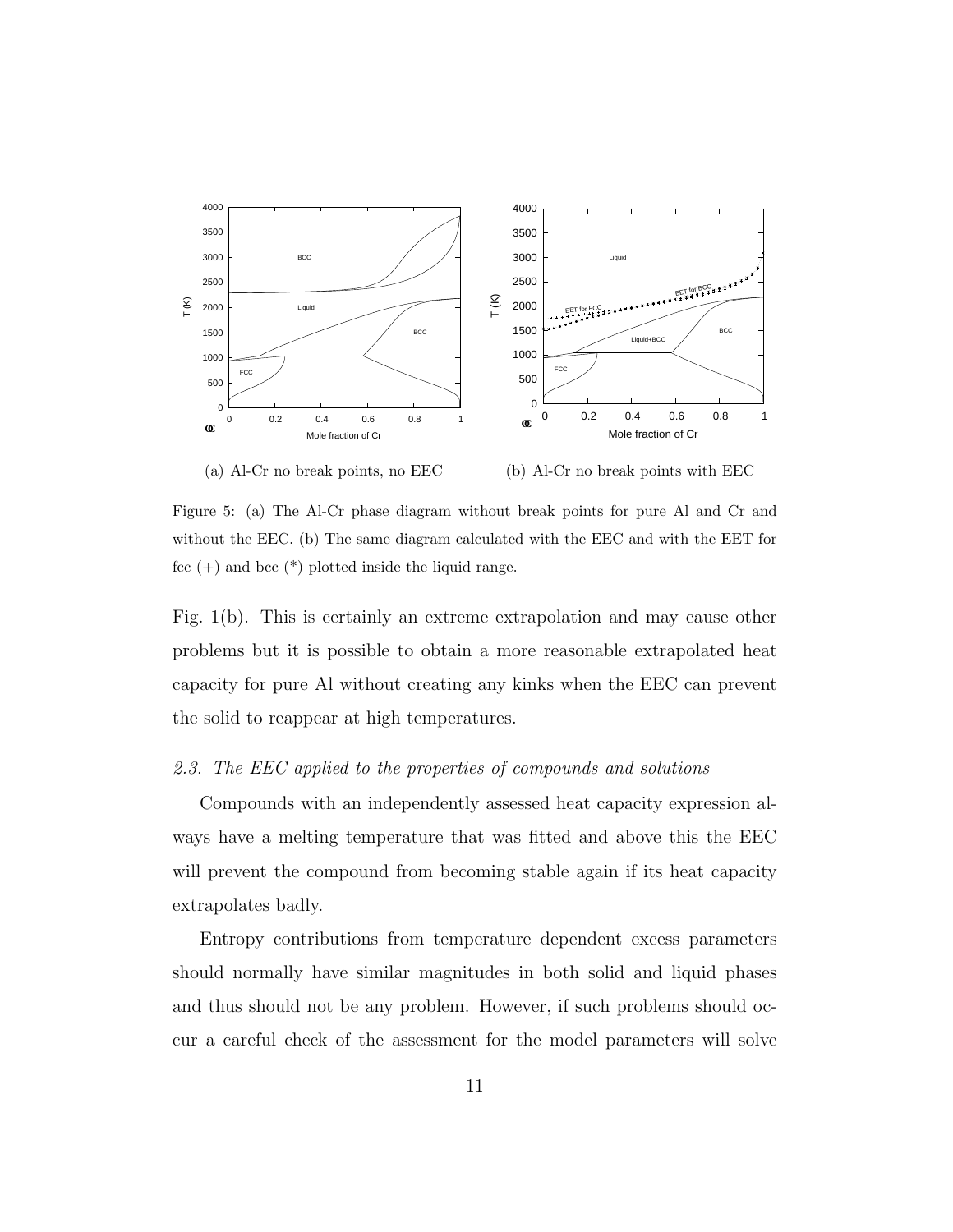#### them.

### 2.4. Implementation of the EEC in software

It will be straightforward to implement the EEC in any thermodynamic software used to calculate the equilibrium and it will not make the equilibrium calculations slower because the entropy of the phases at their current composition are available at each iteration during an equilibrium calculation.

Each software will have its own implementation of the EEC and simply calculates the entropies together with the Gibbs energies of the liquid and solid phases during the equilibrium calculation. It is recommended that the entropies for all of the metastable phases are also calculated at each iteration and the phases are removed if their entropy fails the EEC. In software like Thermo-Calc [12] or OC [13] which use the algorithm proposed by Hillert [14], the metastable phases will always have a well-defined composition which is the one closest for the phase to become stable. In other software there must be some kind of estimate of the compositions of the metastable phases that can be used to remove a metastable solid phase with higher entropy than the liquid. Alternatively, the EEC can be used when a new solid phase is found to be stable in an iteration step or when the equilibrium has been calculated. Though in the latter case the equilibrium must be recalculated with this phase removed and this will take extra time.

There is a small risk that a metastable solid phase will be removed due to the EEC when in fact it could become stable with another composition and with lower entropy than that of the liquid. This should mean that the solid has a miscibility gap and it is the responsibility of the software to detect this and adjust the composition of the phase. If the liquid has a miscibility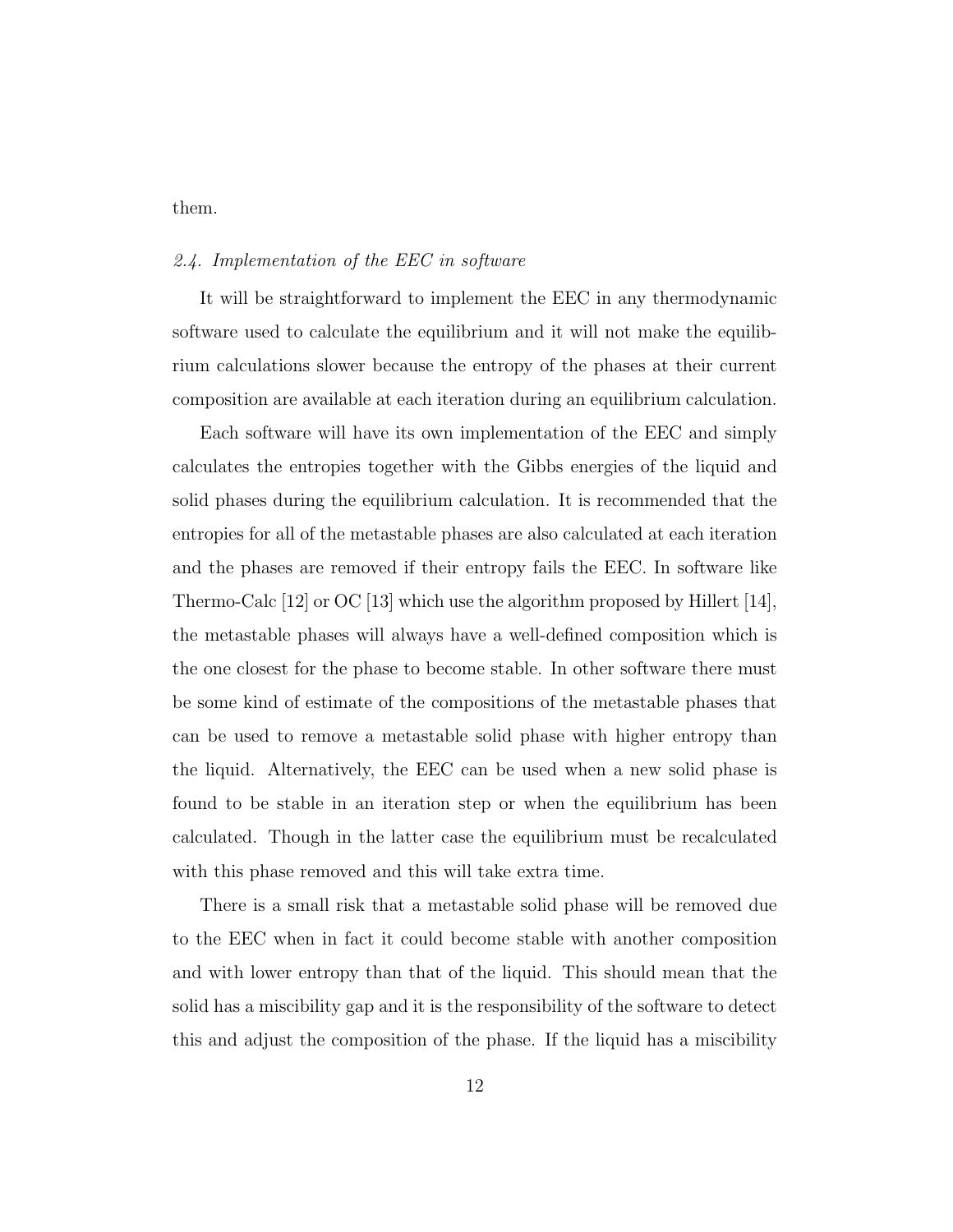gap the liquid with the highest entropy should be used for the EEC. The implementation of the EEC in the OC software is available at [15] as this is a free software.

## 3. Unary database and models

In 1991 the SGTE unary database was a big progress for the Calphad method as it included not only heat capacity descriptions but also a separate model for the magnetic transitions. The heat capacity for the stable phase of an element was applied to for all metastable allotropes for that element. This database gained worldwide acceptance for assessments of many thermodynamic systems and most commercial databases. Agreement on a unary database is essential for creating multi-component databases because it is necessary that the pure elements are modeled in the same way in order to combine assessments from different researchers.

Recently serious work has begun to develop a new unary database with more sophisticated descriptions [16, 17, 18, 19, 20, 21]. The criteria that these new unary descriptions need to fulfill and the functions to mathematically represent them are now being discussed at a series of bi-annual workshops at the KTH Royal Institute of Technology in Stockholm, Sweden. In this new unary database all phases have zero heat capacity at 0 K and all perfectly ordered crystalline phases have zero entropy at 0 K.

One focus of these discussions has been the handling of the thermodynamic properties of metastable solid phases far above their melting temperatures. The discussions on the treatment of the extrapolation of the properties of the metastable solid phases far above their melting temperatures spawned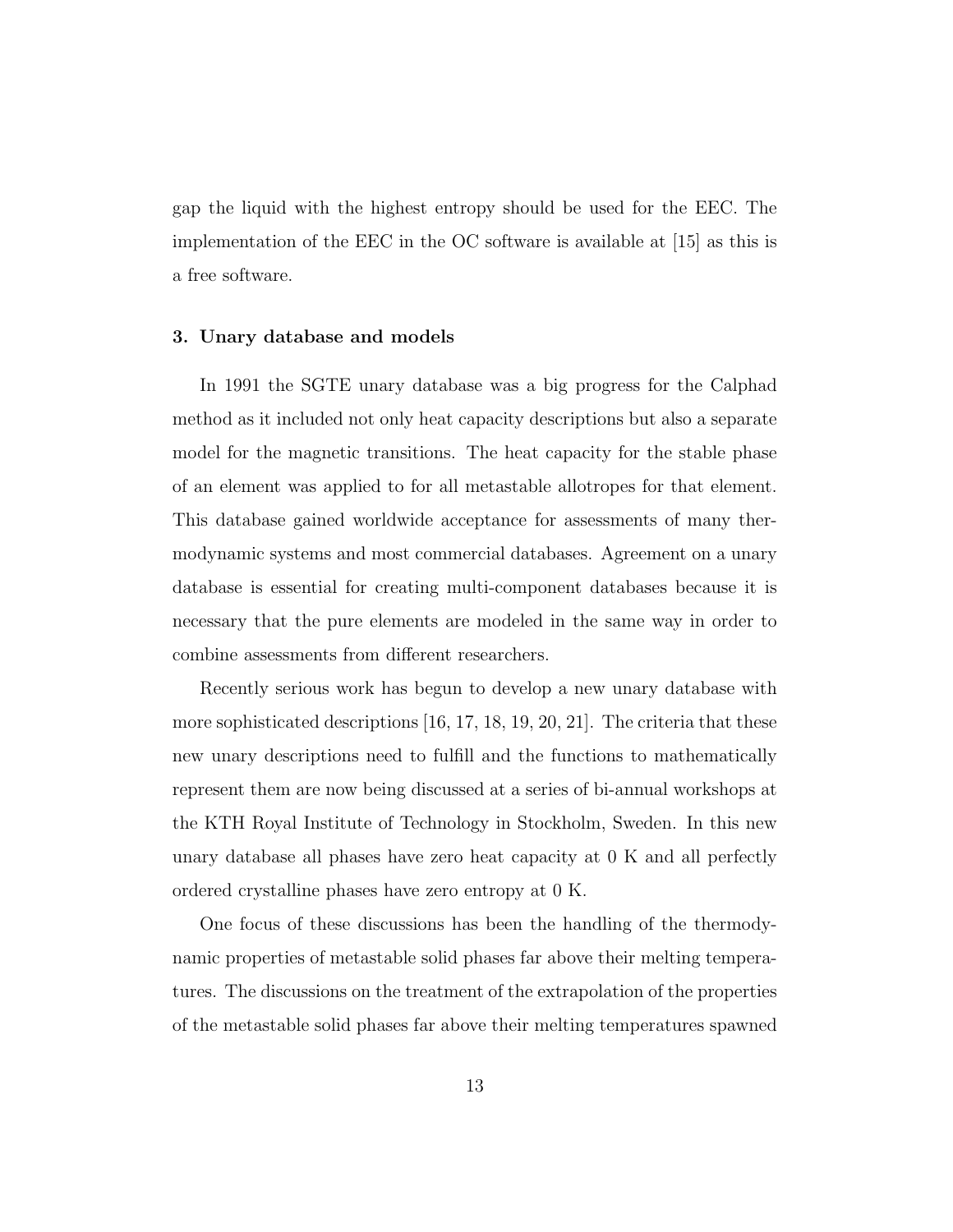a new need for handling this and this new proposed treatment, the appliaction of the EEC, is described in the present paper. But already when using modifications of the SGTE 1991 unary descriptions, the EEC is useful to detect extrapolations that are nonphysical. In this paper a single example of a multi-component application of the EEC is shown but the EEC has been tested for many other systems with satisfactory results.

#### 4. Conclusion

The assumption made in this paper that the liquid phase in a system should always have higher entropy than any stable solid phase is based on the observation that at high temperature the liquid is the only stable condensed phase. The equi-entropy criterion, EEC, is derived from this and states that a solid with higher entropy than the liquid must not be allowed to be stable.

If a solid phase with higher entropy than the liquid is predicted to be stable in a calculation, it will most certainly depend on a bad extrapolation of the Gibbs energy function of the phase. The result cannot be trusted and, therefore, this phase should be removed from the calculation of this particular equilibrium. By applying the EEC criterion already during the equilibrium calculation, the phase can be identified and removed automatically without noticeable expense of time. This method may decrease the need of the compromise made in the 1991 work which introduced a kink in the heat capacity of the pure elements because the method allows more freedom in the search for better extrapolations of Gibbs energy functions of solid phases of elements when fitting to experimental and theoretical data.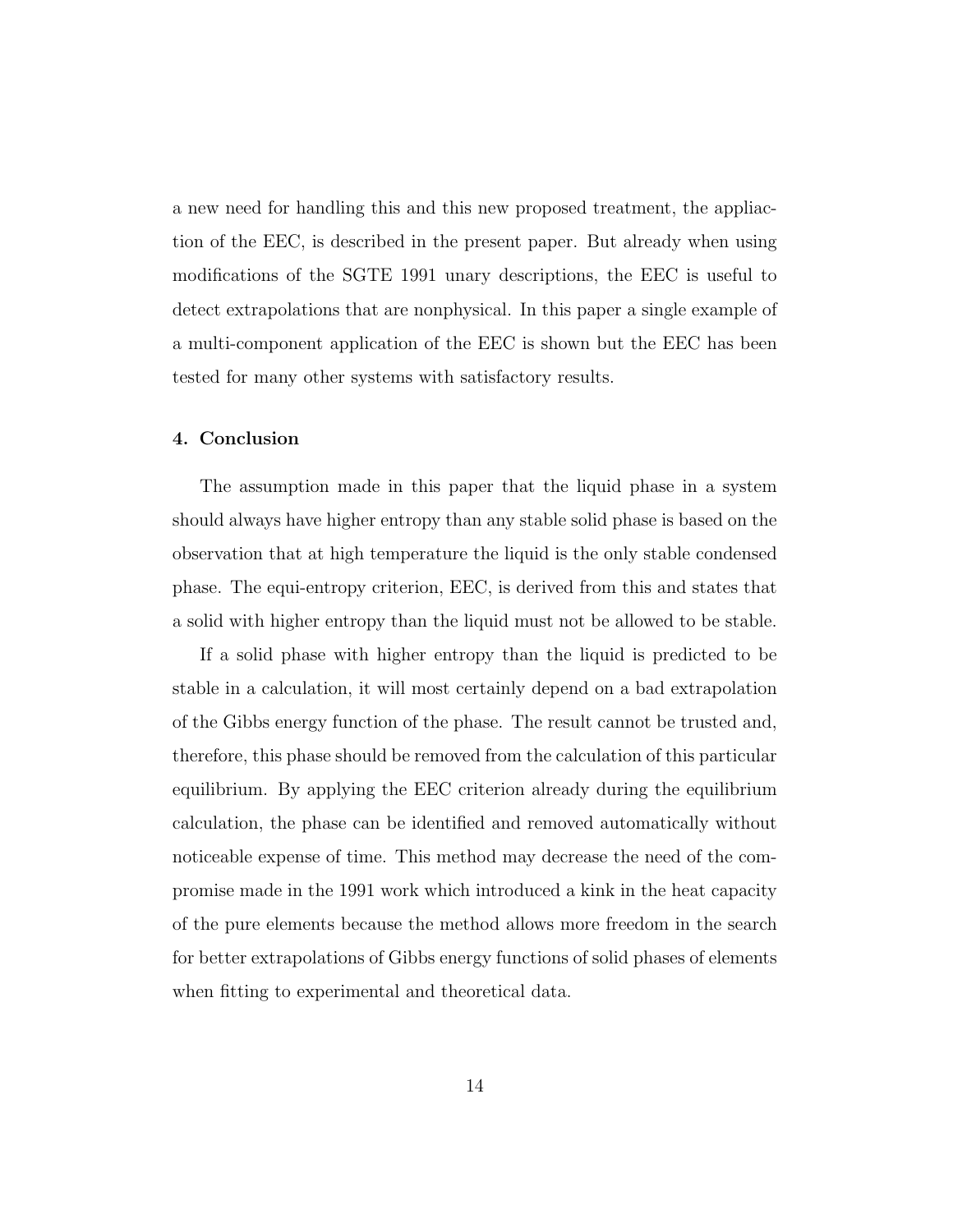## 5. Acknowledgements

This work was done in collaboration with the 3rd generation unary project organized by the Department of Materials Science and Engineering at KTH Royal Institute of Technology, Stockholm, Sweden. Funding was provided by SGTE, the Competence Center Hero-m 2i financed by VINNOVA, the Swedish Governmental Agency for Innovation Systems, Swedish Industry and KTH Royal Institute of Technology. AK acknowledges financial suppoert from the Ministery of Science and Higher Education, "MISiS" (no. K2- 2019-003). A part of the research (RO) was carried out at the Jet Propulsion Laboratory, California Institute of Technology, under a contract with NASA.

## References

- [1] L. Zhu, B. Grabowski, J. Neugebauer, Efficient approach to compute melting properties fully from ab initio with application to Cu, Phys. Rev. B 96 (2017) 224202. doi:10.1103/PhysRevB.96.224202.
- [2] A. Dinsdale, SGTE data for pure elements, Calphad 15 (1991) 317–425.
- [3] F. Neumann, Untersuchung über die spezifische Wärme der Minaralien, Ann. Phys. Chem. 99 (1831) 1–39.
- [4] H. Kopp, Ueber die spezifische Wärme der starren Körper, Ann. Chem. Pharmacie Suppl. 3 (1864) 289–342.
- [5] X. J. Liu, I. Ohnuma, R. Kainuma, K. Ishida, Thermodynamic assessment of the aluminium-manganese (Al-Mn) binary phase diagram, J. Phase Equilib. Diffus. 20 (1999) 45–56.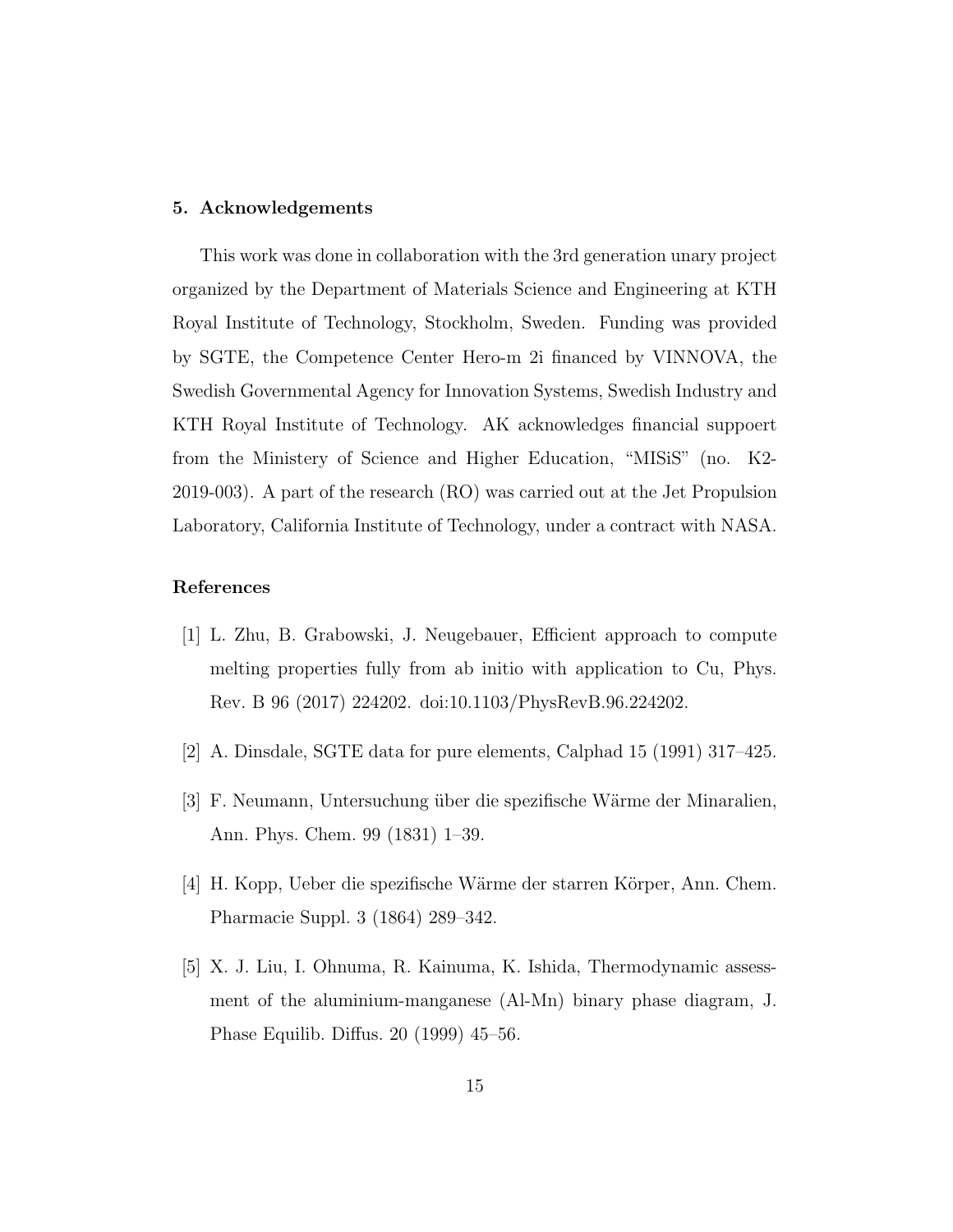- [6] T. W. Chapman, The heat capacity of liquid metals, Mater. Sci. Eng. 1 (1966) 65–69.
- [7] G. Grimvall, The heat capacity of liquid metals, Phys. Scr. 11 (1975) 381–382.
- [8] M. Palumbo, B. Burton, A. C. e Silva, B. Grabowski, G. Grimvall, B. Hallstedt, O. Hellman, B. Lindahl, A. Schneider, P. E. A. Turchi, W. Xiong, Thermodynamic modelling of crystalline unary phases (2014). doi:10.1002/pssb.201350149.
- [9] H. J. Fecht, W. L. Johnson, Entropy and enthalpy catastrophe as a stability limit for crystalline material, Nature 334 (1988) 50–51.
- [10] J. L. Tallon, A hierarchy of catastophes as a succession of stability limits for the crystalline state, Nature 342 (1989) 658–660.
- [11] I. Ansara, A. Dinsdale, M. Rand, COST 507, Vol. 2: Thermochemical database for light metal alloys, Office for Official Publications of the European Communities, Luxembourg, 1998.
- [12] J.-O. Andersson, T. Helander, L. Höglund, P. Shi, B. Sundman, Thermo-Calc and DICTRA, computational tools for materials science, Calphad 26 (2002) 273–312.
- [13] B. Sundman, U. R. Kattner, M. Palumbo, S. G. Fries, OpenCalphad a free thermodynamic software, Integr. Mater. Manuf. Innov. 4 (2015) 1.
- [14] M. Hillert, Some some viewpoints on the use of a computer for calculating phase diagrams, Physica 103B (1981) 31–40.